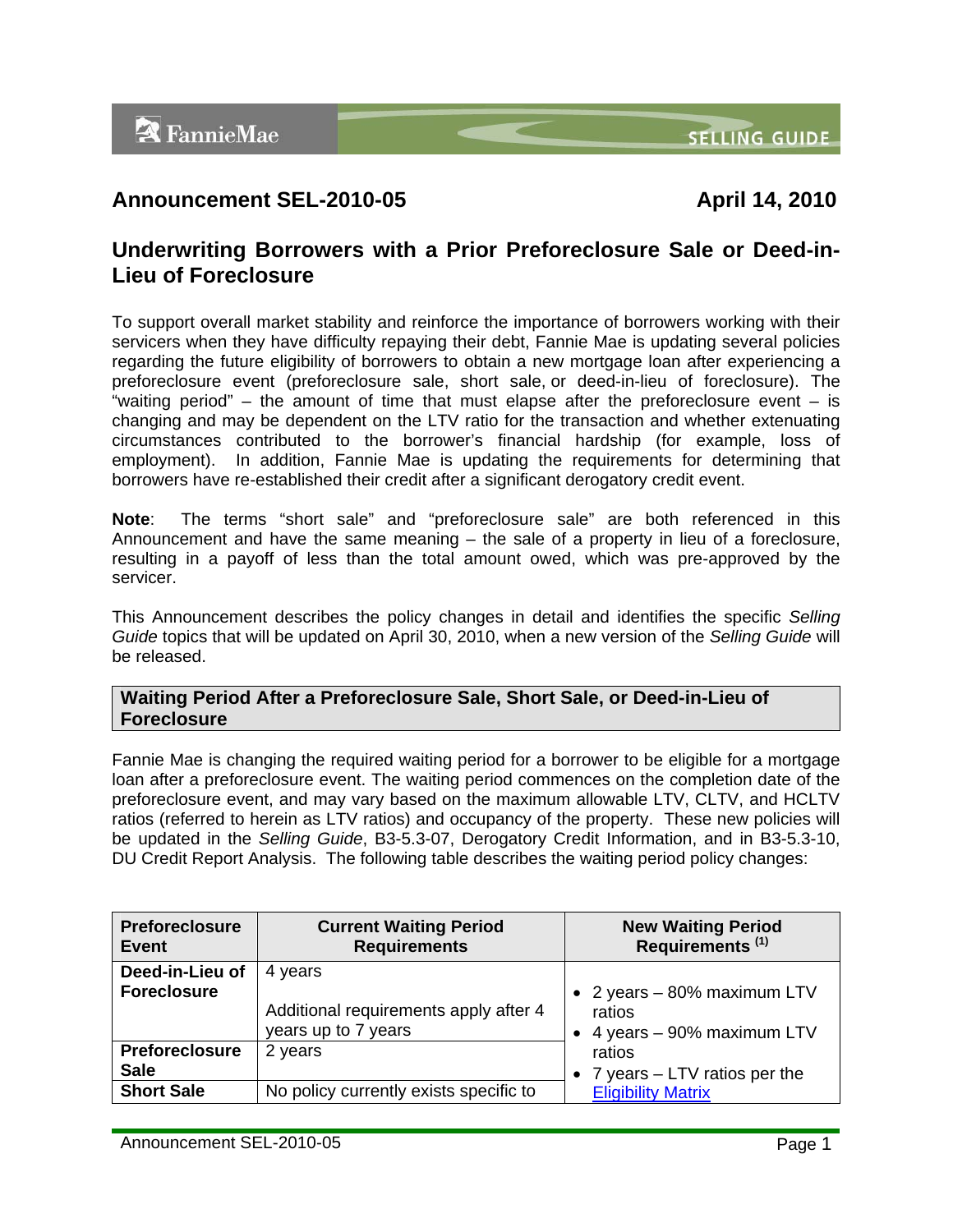|                                                                   | short sales                                                             |                                                          |  |
|-------------------------------------------------------------------|-------------------------------------------------------------------------|----------------------------------------------------------|--|
| <b>Exceptions to Waiting Period for Extenuating Circumstances</b> |                                                                         |                                                          |  |
| <b>Preforeclosure</b><br>Event                                    | <b>Current Waiting Period</b><br><b>Requirements</b>                    | <b>New Waiting Period</b><br>Requirements <sup>(1)</sup> |  |
| Deed-in-Lieu of<br><b>Foreclosure</b>                             | 2 years<br>Additional requirements apply after 2<br>years up to 7 years | 2 years - 90% maximum LTV                                |  |
| <b>Preforeclosure</b><br><b>Sale</b>                              | No exceptions are permitted to the 2-<br>year waiting period            | ratios                                                   |  |
| <b>Short Sale</b>                                                 | No policy currently exists specific to<br>short sales                   |                                                          |  |

 $<sup>(1)</sup>$  The maximum LTV ratios permitted are the lesser of the LTV ratios in this table or the</sup> maximum LTV ratios for the transaction per the [Eligibility Matrix](https://www.efanniemae.com/sf/refmaterials/eligibility/).

Fannie Mae's policies for extenuating circumstances remain unchanged and are fully described in the *Selling Guide*, B3-5.3-08, Extenuating Circumstances for Derogatory Credit.

## **Bankruptcies**

The multiple bankruptcy policy is being clarified to state that two or more borrowers with individual bankruptcies are not cumulative. For example, if the borrower has one bankruptcy and the co-borrower has one bankruptcy, this is not considered a multiple bankruptcy. The current waiting periods for bankruptcies remain unchanged.

## **Desktop Underwriter® (DU®)**

DU will be updated in June to reflect the deed-in-lieu of foreclosure policy changes outlined above. Because preforeclosure and short sales cannot be identified in the credit report data by DU at this time, DU will not be updated in June to include these policies. However, effective for loan applications dated on or after July 1, 2010, lenders will be required to determine during their review of the credit report if there is a preforeclosure or short sale and must manually apply the new policies to all loan casefiles underwritten through DU.

See the *Selling Guide*, B3-5.2-03, Accuracy of Credit Information in a Credit Report, for Fannie Mae's current policies regarding the lender's responsibility for reviewing the credit report.

## **Effective Date**

This policy is effective for manually underwritten mortgage loans with application dates beginning July 1, 2010; for DU loan casefiles see above.

### **Requirements for Re-establishing Credit**

The requirements for borrowers to re-establish their credit after a significant derogatory event are also being updated. Fannie Mae is replacing the requirements related to the number of credit references and applicable payment histories with the waiting periods and other criteria.